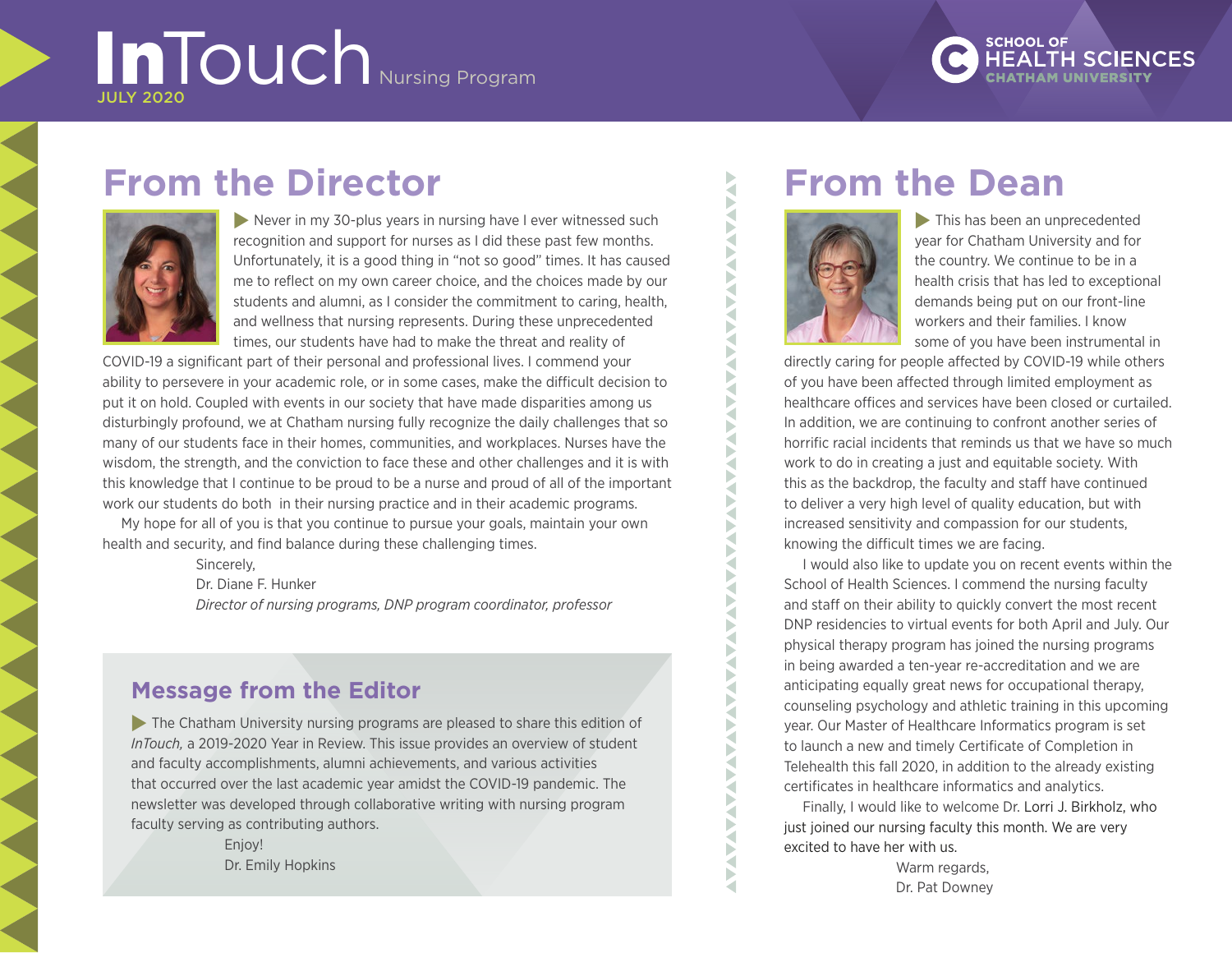## FACULTY SPOTLIGHT

## **Ashley Singh, DNP, RN, EBP-C, assistant professor of nursing**



 $\blacktriangleright$  Chatham University had the privilege of welcoming Dr. Ashley Singh, DNP, RN, EBP-C, as an assistant professor of nursing in August 2019. Prior to entering the nursing profession, Dr. Singh completed a degree in health

services administration from Slippery Rock University (SRU). Immediately following graduation from SRU, she interned within an academic medical center where her interest in nursing began.

From this point, Dr. Singh's nursing career steadily grew by first obtaining her diploma in nursing from Citizens School of Nursing in New Kensington, PA. After graduation, Dr. Singh worked as a Neurosurgical Intensive Care Unit staff nurse at Allegheny General Hospital.

During her time as a staff nurse, she completed her RN-MSN degree in nursing education from La Roche University and became part of the adjunct clinical faculty at both La Roche and Duquesne University. Dr. Singh continued her nursing career path and earned a Doctor of Nursing Practice degree from Carlow University while working as adjunct clinical faculty. Recently, Dr. Singh completed the Evidence-Based Practice Certification course at the Helene Fuld Institute.

She has authored several online continuing education courses, with one being accepted for the Nursing Now Nightingale Challenge, 2020 Year of the Nurse and MidWife. Currently, Dr. Singh is enrolled in the DNP-Ph.D. bridge program at Indiana University of Pennsylvania, where she plans on continuing to build her area of scholarship in nursing leadership development.

### 

## **Joan M. Kiel, Ph.D., MSN, CHPS, adjunct faculty**

Joan M. Kiel, Ph.D., MSN, CHPS has been adjunct faculty at Chatham since 2009, when she started teaching in the Master of Business Administration program. For the last five years, she has been teaching in both the MSN and DNP programs in the areas of informatics, statistics, and policy. She holds RN licenses in Pennsylvania and New York. Dr. Kiel received three graduate degrees from New York University which includes a Masters in Public Administration, a Masters in Philosophy, and a Doctor of Philosophy.

At Duquesne University, she is the Chairperson of HIPAA Compliance and a Full Professor of Health Management Systems. Dr. Kiel is well published in the areas of informatics, statistics, and policy and is currently working on the 5th edition of her co-edited book, *Healthcare Information Management Systems.* To her

credit she has three additional books, five book chapters, twenty-five peer reviewed publications, and over fifty international, national, and regional presentations, and workshops.

On a daily basis, she witnesses the intersection of healthcare, technology, and data. Her teaching motto is to teach theory to practice and all her classes include many examples and experiential exercises. Dr. Kiel is truly an expert in her field.

Life outside of "work" reveals that Dr. Kiel is a baseball trivia aficionado and a "mathemagician" whereby she does magic card tricks based on mathematical models. (She is adamant that she doesn't count cards at the casino!) She reads baseball biographies and five daily newspapers. Her favorite travel spot is Florence, Italy, and she enjoys vegetable gardening and cooking.

## **Cameos of Caring Nurse Educator Award**



 $\blacktriangleright$  Chatham would like to recognize Dr. Lora Walter for being nominated for the 2020 Cameos of Caring® Nurse Educator Award. The

future of nursing relies on the quality of instruction nursing students receive from today's expert nurse educators. She will be honored at the Cameos of Caring Gala at the David L. Lawrence Convention Center on March 6, 2021.

Dr. Walter practiced as a neonatal intensive care unit (NUCU) nurse before moving into academia to pursue her passion for teaching. She has deep roots at Chatham where she earned her BSN, MSN, and DNP degrees. She began working at Chatham as the clinical coordinator and now is an assistant professor of nursing and the Pathways to Nursing coordinator and teaches in the RN-BSN and MSN programs.

Dr. Walter believes in student-centered learning and focuses on incorporating technology into her courses to engage students and promote active learning. As a nurse educator, her scholarly agenda focuses on pedagogical approaches that humanize the online environment through technology. Her clinical scholarship involves family-centered care for discharge preparation and neonatal abstinence syndrome with infants in the NICU. She has published articles and presented at local, state, and national conferences to disseminate information on these topics.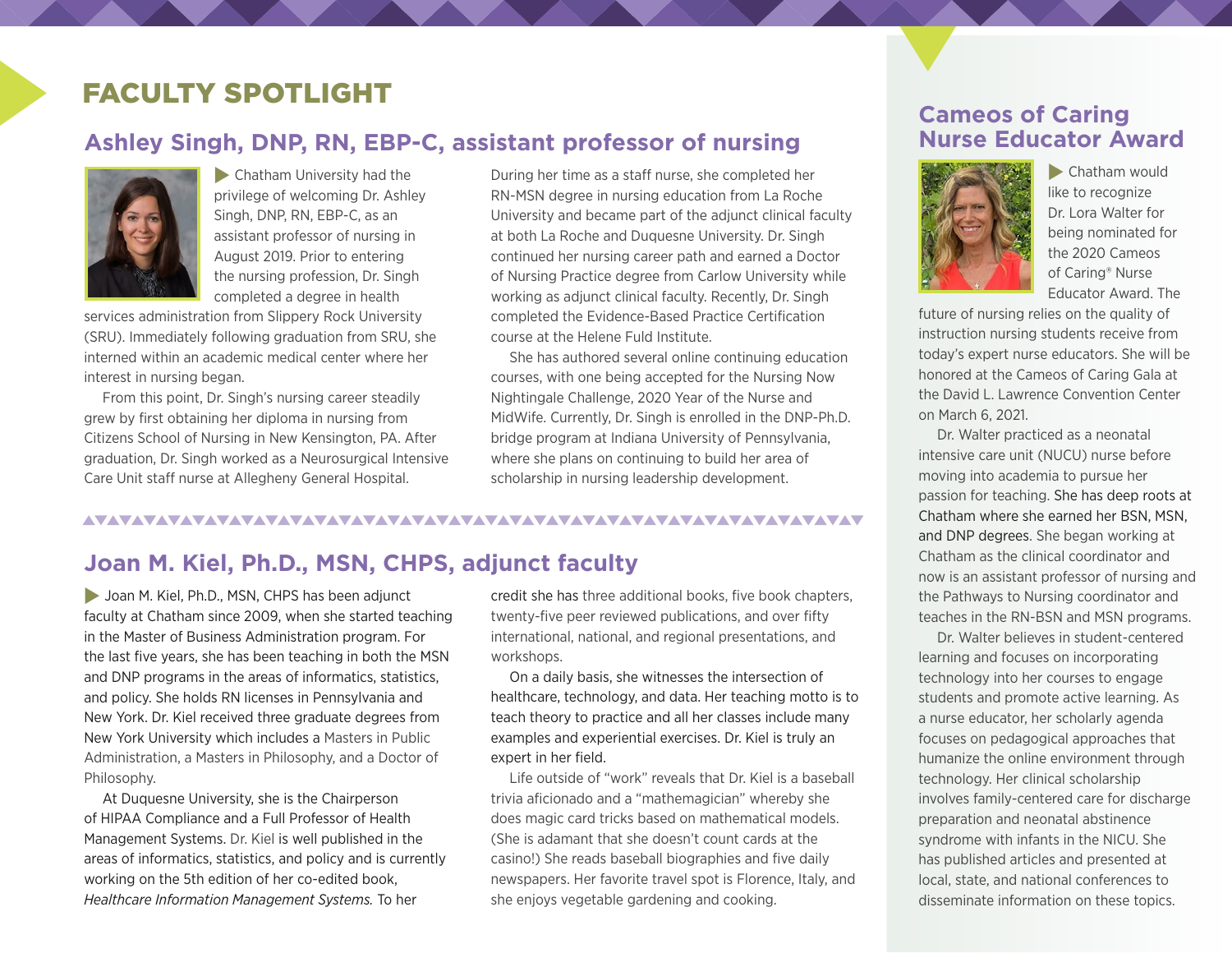## RECENT FACULTY SCHOLARSHIP

#### **Peer-Reviewed Publications**

DiSilvio, B., Young, M., Gordon, A., Malik, K., **Singh, A**., & Cheema, T. (2019). Complications and outcomes of ARDS. *Critical Care Nursing Quarterly, 42*(4), 349-361.

Feller, L., **Fisher, M.D**., Larson, J. & Schweinle, W. (2019). Nursing students' professional value development: Can we do better? *Nursing Education Perspectives, 40*(6), 317-321. doi 10.1097/01. NEP.0000000000000504

**Fisher, M.D**., Robb. M., Wolf, D. & **Slade, J.** (2019). Implementing a standardized discussion forum rubric across 3 online nursing programs. *Nurse Educator, 44*(6), 291-292. doi 10.1097/ NNE.0000000000000652

**Hopkins, E**., & **Spadaro, K. (2020).** Virtual induction ceremonies: Upholding time-honored tradition. *Journal of Nursing Education and Practice, 10*(5), 77- 81. <https://doi.org/10.5430/jnep.v10n5p77>

**Hunker, D.F**., Shellenbarger, T., & Gazza, E.A. (2019) Doctoral student self-assessment of writing development. *Journal of Doctor of Nursing Practice, 12*(2), 141-147.

**Piotrowski, M**. (2020). Relationship of selfdirected learning and resilience in healthcare middle managers. *International Journal of Self-Directed Learning, 17*(1), 1-19.10.1097/ CNQ.0000000000000275.

**Rittle, C**., Santa, H., Falk, A., & Nowalk, A. (2019). Screening, brief intervention, and referral to treatment. *Workplace Health & Safety, 67*(11). [https://journals.sagepub.com/doi/](https://journals.sagepub.com/doi/pdf/10.1177/2165079919874796) [pdf/10.1177/2165079919874796](https://journals.sagepub.com/doi/pdf/10.1177/2165079919874796)

Robb, M., & **Spadaro, K.** (December 16, 2019). A mindful approach to increase data analysis selfefficacy of DNP students. *Nurse Educator*. doi: 10.1097/NNE.0000000000000764

Scudder, A., Bucey, J., Loughran, M.J., Korach, N., Strong G., Anderson, J., **Doas, M**., Jameson, S., O'Keefe, L. (2019). Screening, brief intervention, and referral to treatment (SBIRT) expansion of training to non-physician healthcare graduate students: Counseling psychology, nursing, occupational therapy, physical therapy, and physician assistant studies. *Substance Abuse*.

**Slade, J**. & **Hoh, N. Z**. (2020). Employing Watson's theory of human caring with people experiencing loss and grief. *International Journal of Human Caring*, *24*(1), 4-11.

**Spadaro, K**., & **Hunker, D**. (2020). Experience of an 8-week online mindfulness intervention for nursing students: Qualitative findings. *Nurse Educator, 46*(2), 2020, e-Version FirstTM.

Virani, A., Ma, K., Leap, J., Dumont, T., Hertel, J., **Singh, A**., & Cheema, T. (2019). Acute respiratory distress syndrome (ARDS): Definition, causes, and pathophysiology. *Critical Care Nursing Quarterly, 42*(4), 344-348. doi: 10.1097/ CNQ.0000000000000274

**Wasco, J.J**. (2019). Leveraging real-time knowledge: Teaching online RN-BSN students the health impacts of climate change. *Creative Nursing, 33*(3). DOI: 10.1891/1078-4535.25.3.e1

Wolf, D.A., Wu, H., **Spadaro, K.C**., & **Hunker, D.F**. (2020) Chinese nurses' perceived impact of international educational experiences and cultural beliefs following a one-year study abroad program: An exploratory study. *Frontiers in Nursing, 7*(1), 23- 28.

Wu, H., **Spadaro, K.C**., **Hunker, D.F**., & Wolf, D. (2020) Impact on Chinese nurses' roles after study abroad: An exploratory study. *Journal of Nurse Education and Practice, 10*(5), 63-70.

### **Book Chapter**

**Spadaro, K.,** & Provident, I. (2020). Health benefits of meditation. Book chapter in Nutrition, fitness and mindfulness: An evidence-based guide for clinicians. Dr. Jaime Uribarri and Dr. Joseph A Vassalotti, Eds., Springer Science. ISBN 978-3-030-30891-9

#### **Podium and Poster Presentations**

**Doas, M**. (2020). Re-energizing the classroom: No tech to high tech strategies. Podium presentation at the Pittsburgh Regional Faculty Symposium, Pittsburgh, PA. (Conference canceled due to COVID-19).

**Doas, M**. (2019). Re-shaping communication skills in order to enhance the patient experience. Podium presentation at the Sigma 45th Biennial Convention, Washington, D.C.

Dodd, C., **Wasco, J**., Robertson, L., Babcock, A., & Ou, J. (May 2020). Environmental contributors to cancer: Reducing risks from environmental to everyday chemicals, radon and extremely low electromagnetic frequencies. Poster presentation at the Oncology Nursing Society Annual Congress, San Antonio, TX.

**Fisher, MD.** (April 2020). Dress rehearsal opportunities in the online learning environment! Presented at Society of Pediatric Nurses 2020 Conference. (Conference canceled due to COVID-19).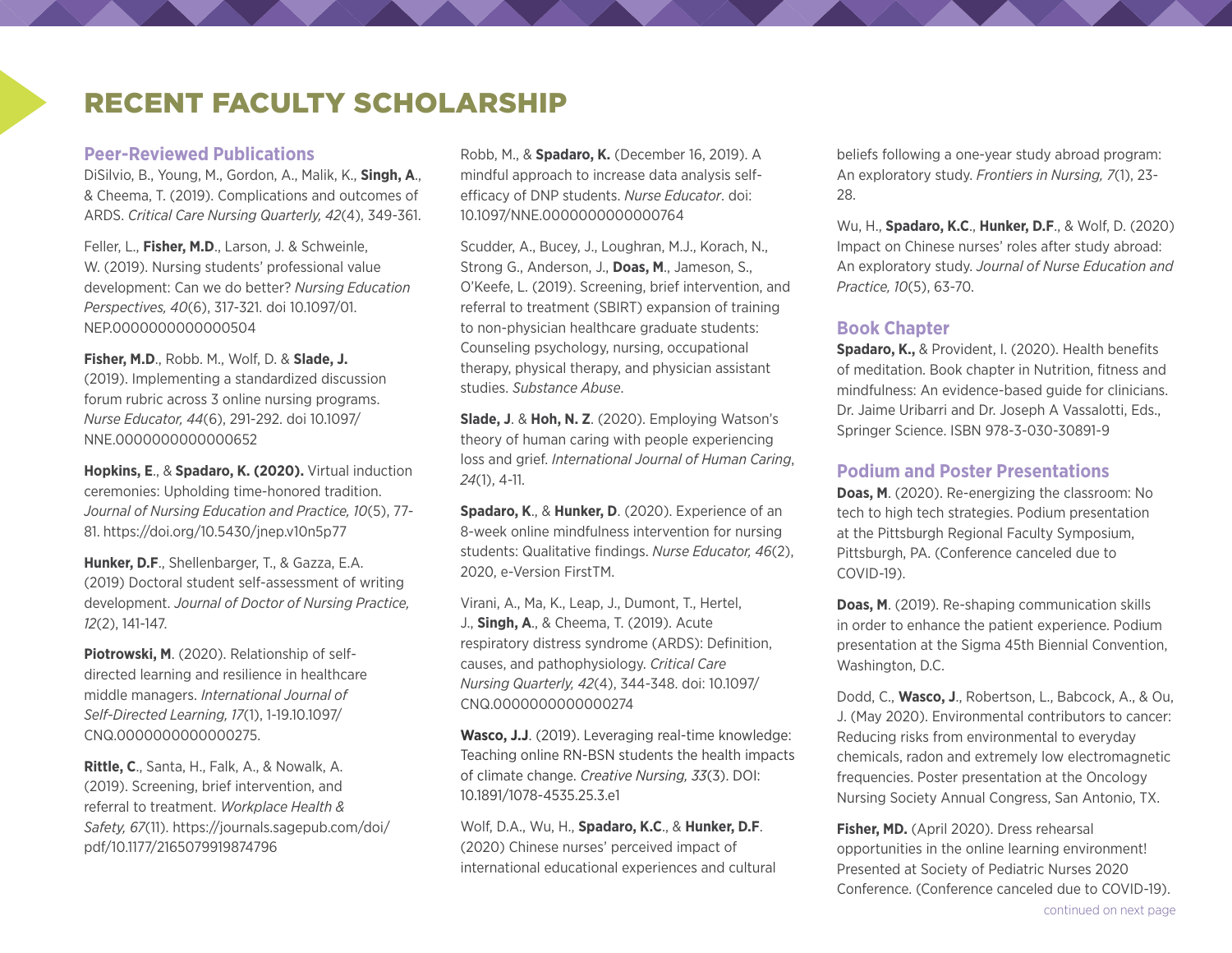## SCHOLARSHIP *(cont)*

**Fisher, MD**. & Wolf, D. (November 2019). Are small group activities appropriate in online programs? Presented at Conference on Teaching and Learning in Higher Education, LaRoche University. Pittsburgh, PA.

**Fisher, M.D**., & **Slade, J.** (2019, October). Standardized rubrics: A tool for individualized assessment of student learning. Podium presentation at the Professional Nurse Educators Group (PNEG) 2019 Conference, Cleveland, OH.

Maneval, R., Zaichkin, D., & **Slade, J.** (2019, September). Promoting teaching excellence through new faculty mentorship. Poster presentation at the National League for Nursing (NLN) Education Summit, National Harbor, MD.

Ou, J., **Wasco, J**., Dodd, C., Robertson, L., Babcock, A., & Kirchhoff, A. (May 2020). Environmental contributors to cancer: Air pollution and its role in cancer mortality and cancer related respiratory morbidly. Poster presentation at the Oncology Nursing Society Annual Congress, San Antonio, TX.

**Piotrowski, M**. (March 2020). Hello! Engaging autonomous learners in online DNP program courses. Podium presentation at Sigma/NLN's Nursing Education Research Conference, Washington, DC (Conference canceled due to COVID-19).

**Piotrowski, M**. (February 2020). Professional career transitions: Importance of self-directed learning. Podium presentation at the 34th International Self-Directed Learning Symposium (ISSDL), Cocoa Beach, FL.

**Piotrowski, M**. (December 2019). Getting started with quality improvement projects: Reflections and tips. Podium presentation at the Hot Topics in Nursing Conference, UPMC St. Margaret's, Pittsburgh, PA.

**Rittle, C**. (April 2020). Evidence-based practice and how best to present it. Podium presentation at the American Association of Occupational Health Nurses (AAOHN) National Conference, San Antonio, TX.

Robb, M. & **Hunker, D.F**. (September 2019). Breaking the ICE: Strategies for establishing an authentic instructor presence in the online classroom. Podium presentation at the NLN Education Summit, Washington DC.

Robb, M., & **Spadaro, K**. (2020, March 26-28). Mindfulness-based educational strategy to increase data analysis self-efficacy of DNP students. Session C 01. Podium presentation at the Nursing Education Research Conference, Washington, DC, United States. (Conference canceled due to COVID-19)

Robertson, L., Babcock, A., Dodd, C., **Wasco, J**. & Ou, J. (May 2020). Environmental contributors to cancer: Personal care products. Poster presentation at the Oncology Nursing Society Annual Congress, San Antonio, TX.

**Slade, J.** (2020, March). Using the RAFT tool for course enhancement and engagement. Podium Presentation at the Pittsburgh Regional Faculty Symposium Conference, Pittsburgh, PA. (Conference cancelled due to COVID-19)

**Slade, J**. (2019, August). Use of a modified RAFT technique to enhance online education. Podium presentation at the Distance Teaching & Learning Conference (DT&L), Madison, WI.

**Slade, J**. & **Walter, L**. (March 2020). A one-credit online class without discussion forums! Podium presentation at the Pittsburgh Regional Faculty Symposium Conference, Pittsburgh, PA. (Conference canceled due to COVID-19).

**Walter, L.** (March 2020). Flow through Flipgrid— Engaging students with video. Podium presentation at the Pittsburgh Regional Faculty Symposium Conference, Pittsburgh, PA. (Conference canceled due to COVID-19)

**Walter, L**. (November 2019). Flipping the grid to engage students through video introductions. Podium presentation at the Online Learning Consortium (OLC Accelerate Conference, Orlando, FL.

**Walter, L**. (November 2019). Mentoring through Moodle. Podium presentation at the Conference on Teaching and Learning in Higher Education, Pittsburgh, PA.

**Walter, L**. (November 2019). Technology tools to enhance academic advising. Podium presentation at the Conference on Teaching and Learning in Higher Education, Pittsburgh, PA.

**Walter, L**. (October 2019). Engaging staff nurses in continuing education—A storytelling approach. Podium presentation at the Cleveland Clinic's Professional Nurse Educators Group Conference, Cleveland, OH.

**Wasco, J**., Dodd, C., Robertson, L., Ou, J., & Babcock, A. (May 2020). Environmental contributors to cancer: Chemical exposures from climate change fueled disasters – What nurses need to know. Poster presentation at the Oncology Nursing Society Annual Congress, San Antonio, TX.

**Wasco, J**. & Knott, J. (October 2019). A nurse's role in promoting healthy and sustainable foods in health care settings. Poster presentation at the Professional Nurse Educator Group, Cleveland, OH.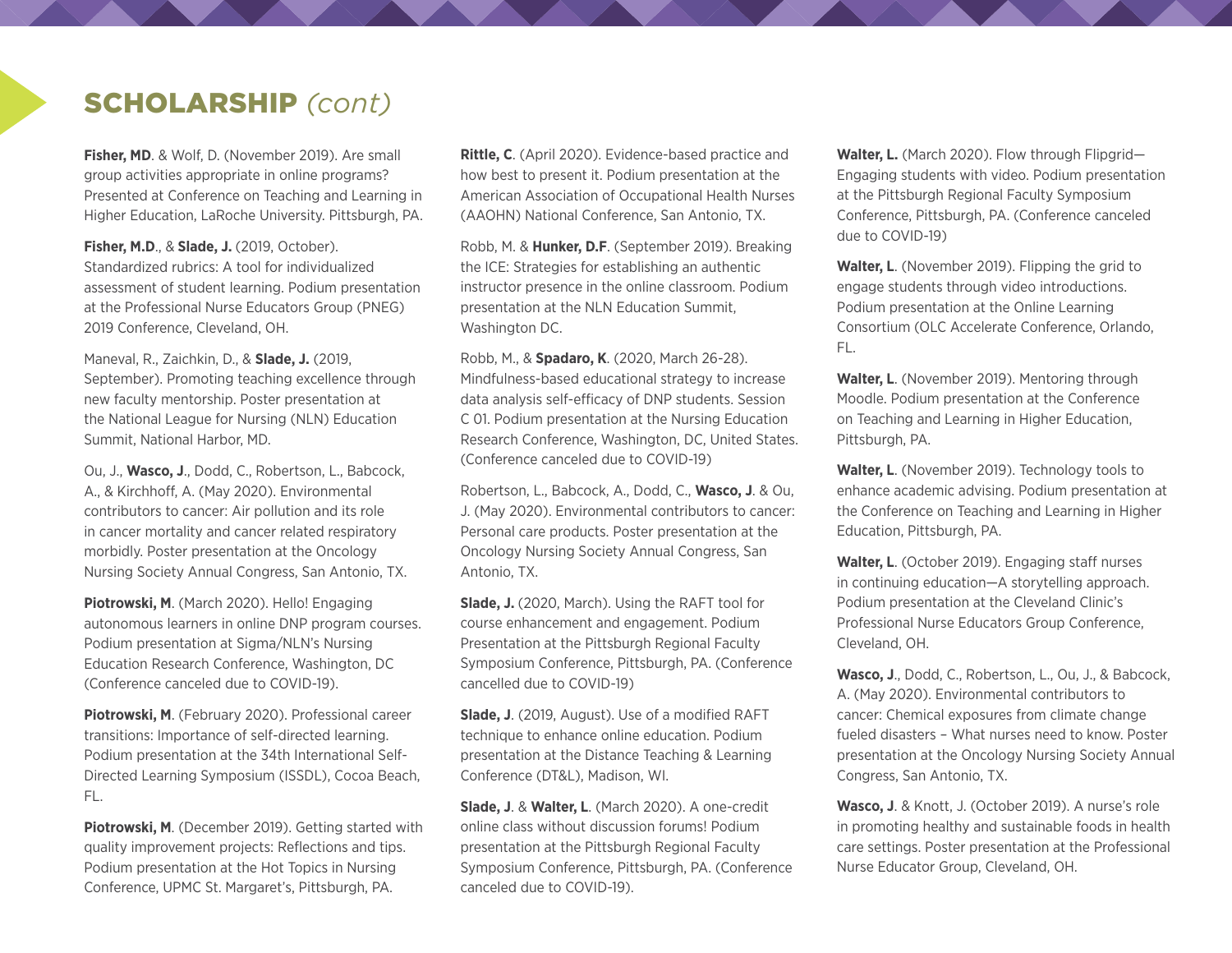## PRECEPTOR SPOTLIGHT

# **Lisa Williamson, DNP '18**

 $\triangleright$  Dr. Lisa Williamson's journey to becoming a Chatham University DNP preceptor was greatly influenced by Chatham alumnus Edward Lopez, DNP '15, who was her Chatham DNP preceptor. Dr. Williamson states, "the support and guidance he provided was invaluable during my DNP education." In addition, she mentions feeling an important connection about her project and that his words of advice and encouragement resonated well creating an enhanced learning experience.

As such, Dr. Williamson hopes to achieve this level of influence precepting Chatham DNP students. She stresses the importance of students feeling supported and being able to embrace their reflective conversations in order to stay motivated while pursuing a terminal clinical degree in nursing. Additionally, she encourages new Chatham graduates to give back to recently enrolled students pursuing the DNP degree by becoming a preceptor.

Committing to an online program can present itself with many challenges for some that may not be comfortable with distance learning. Dr. Williamson believes that she can help guide those that may be having difficulty with this newer method of education because she has been through the process. Her 30 year nursing career also allows her to bring a seasoned approach to the preceptor role. Most importantly, Dr. Williamson notes, "I cannot imagine *not* precepting students, it is a wonderful and rewarding experience, and I am blessed to be able to give back."

## **Nursing Faculty Member Serving in Leadership Role for National Society of Pediatric Nurses**



**Dr. MaryDee Fisher,** DNP, RN, CPN, has recently been selected to serve as the chair of the Society of Pediatric Nurses (SPN) Program Planning Committee. Dr.

Fisher's three-decade career initially focused on offering Family Centered Care to fragile infants, sick children and their families. Her clinical experience, combined with various educational positions, affords her unique expertise for this leadership role. The mission of the national SPN organization, representing over 3,600 pediatric nurses, is to improve the profession of pediatric nursing through excellence in education, research, and practice. Work funneled through the program planning committee involves year-round engagement between Dr. Fisher and colleagues across the nation.

The primary focus of SPN's program planning committee is to manage and evaluate the Annual Conference program content and

structure so that it is in alignment with the educational needs of its members. Preparing for the annual conference specifically involves abstract selection, coordination of sound educational presentations, and networking activities supporting SPN's vision of being the foremost resource nurturing those nurses choosing to care for children and families. This committee also works collaboratively with the governing board in evaluation activities and in making recommendations for high impact sessions and timely program offerings.

The overall core values of the SPN organization, commitment, integrity, leadership and excellence, are in alignment with Dr. Fisher's values. She continues to educate and collaborate with the next generations of nurse educators, clinical leaders, and advanced practice nurses. Her service work in this 30-year-old SPN organization continues to enlighten and enrich her teaching and scholarship practices here at Chatham University.

### **Precepting: A Rewarding Experience**

Precepting is a formal arrangement between a novice and an experienced person for a defined period. Preceptors serve as role models working in a collaborative fashion with the student towards meeting established program goals.

Precepting is an immensely rewarding experience for both the student and preceptor. It is also an essential component to nursing education. The identification of preceptors grows increasingly difficult as competition for practice experience sites increase and doctorally prepared nurses are not yet vast in number. Take a moment to reflect on your practice experience preceptor and the valuable

experience they provided. Please consider donating your time and knowledge to advance the field of nursing through precepting for Chatham University nursing programs.

As a preceptor, you are required to sign a student-preceptor agreement, provide a copy of your CV and your professional license number for verification and approval. If you are interested in precepting, please contact Jennifer J. Wasco, DNP, RN, practice experience coordinator, at jwasco@chatham.edu or 412-365-1378.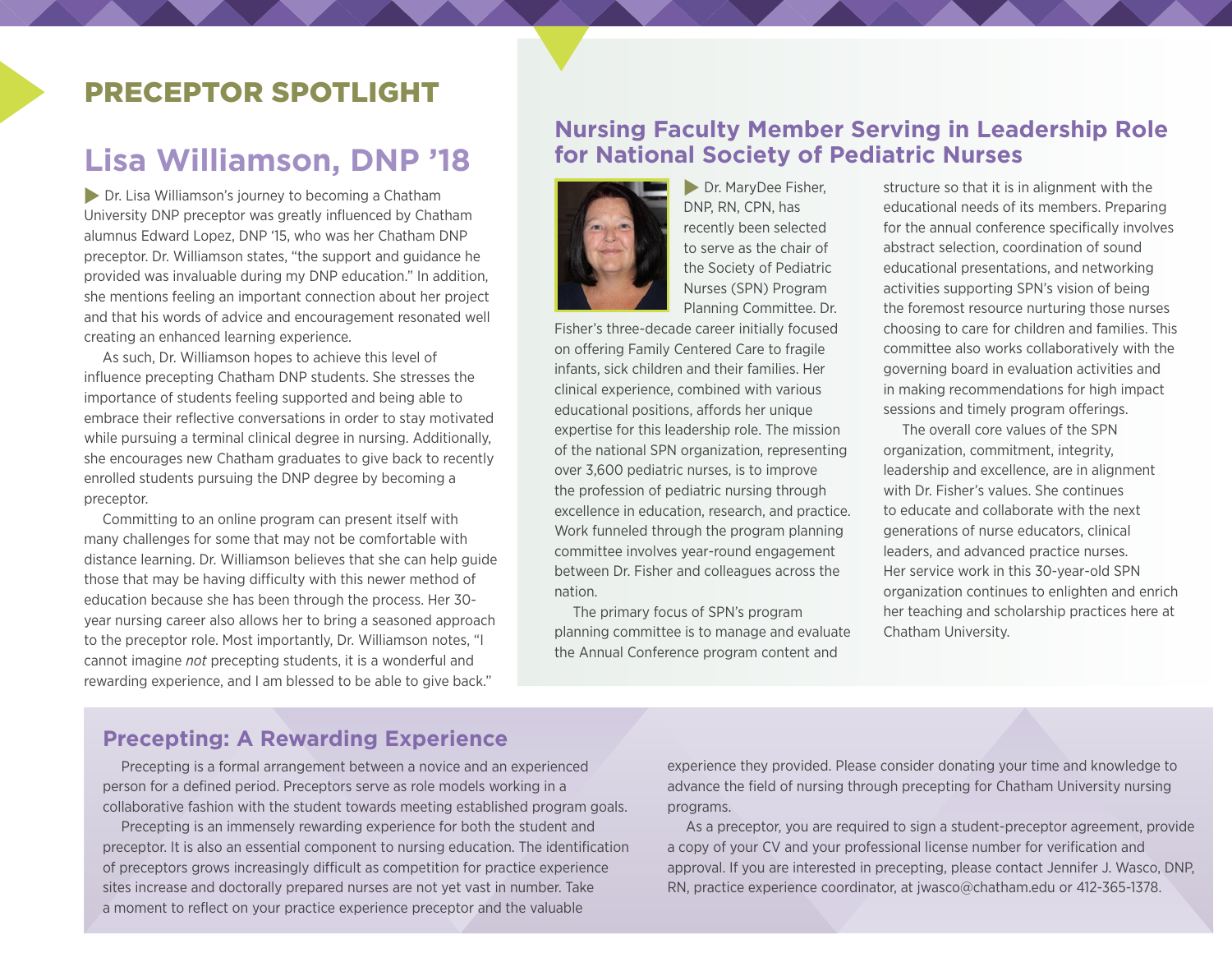# STUDENT SPOTLIGHT



# Pathways to Nursing Student Successfully Completes Program Amidst COVID-19 Deployment

**Pathways to Nursing student James Sabatino began** working in the medical setting at the age of 17 when he joined his local volunteer first aid squad in Middletown. NJ. He obtained his Emergency Medical Technician (EMT) certification and within a year became the top responder for the squad recognized for answering the most emergency calls. Since then he has worked for multiple municipal and private Emergency Medical Services agencies serving his

community and other surrounding towns. He has extensive training with advanced rescue operations and tactical medical operations.

Following graduation from high school in 2016, James enrolled at Stony Brook University in Long Island, NY to study biochemistry and marine biology. After the first term, he found that the large university setting was not the best fit for him and made the decision to transfer to Chatham. As a recipient of the Rachel Carson Award and Scholarship, James studied sustainability for one year. However, he

quickly realized it was not his passion and began his journey to becoming a nurse by transferring into Chatham's Pathways to Nursing major.

At UPMC Shadyside School of Nursing, James utilized his prior knowledge to go above and beyond to support his peers by assisting with studying and stress management. In addition, he received nursing job offers his second term of nursing school from unit directors who were highly impressed with his clinical and interprofessional skills. Based on his academic and clinical performance, James was inducted into the UPMC School of Nursing Honor Society, which requires students to have multiple recommendations from faculty and sustained high levels of academic achievement throughout the program.

James was mandated to return to EMT work in New Jersey during the COVID-19 pandemic. Despite the demanding schedule, he completed his nursing courses, graduated, and passed the NCLEX-RN. Following completion of his BSN, James plans to seek a career in critical and emergency care and prehospital nursing in New Jersey. His long-term goal is to continue his education and become a nurse practitioner.

### 

## **BSN-to-DNP Student Leads Alaskan Tribal Health System COVID-19 Response**

 $\blacktriangleright$  Faced with what at first seemed a daunting task, Elizabeth Arteaga, MSN, RN, successfully established a COVID-19 testing protocol and team for the Alaskan Tribal Health System. Currently enrolled in Chatham's BSN-to-DNP dual degree program, she credits this accomplishment to knowledge and skills gained through completion of the MSN Leadership degree in December 2019.

Elizabeth began this endeavor by creating and implementing a leadership structure to match organizational standards. This was formed by having a chain of command for all service lines and building a culture for consistent channels of

open communication using communication boards, morning huddles, and radios. Recognizing the importance of education, she sought to develop educational programs for all employees assigned to COVID-19 testing services and streamlined all information provided to the public to abate confusion and ease the testing registration process. Most importantly, Elizabeth focused on ways to maximize COVID-19 screening safety by changing foot and vehicle traffic patterns related to outpatient testing and utilizing interdepartmental collaboration for timely inpatient testing.

As director of COVID-19 testing, Elizabeth notes that her daily duties rely on interdisciplinary collaboration to provide testing to beneficiaries, employees, and community members of the Tribal Health System. Testing services include an onsite campus location, drive-thru and walk-up PCR (nasal swab), IGG serology services, roving mobile services, mobile community testing, and the call results Notification Center. Her team is comprised of three clinical shift supervisors who oversee approximately 30 staff members needed to run operations. To date, the testing services have completed 18,290 tests with an average of 200 tests completed per day.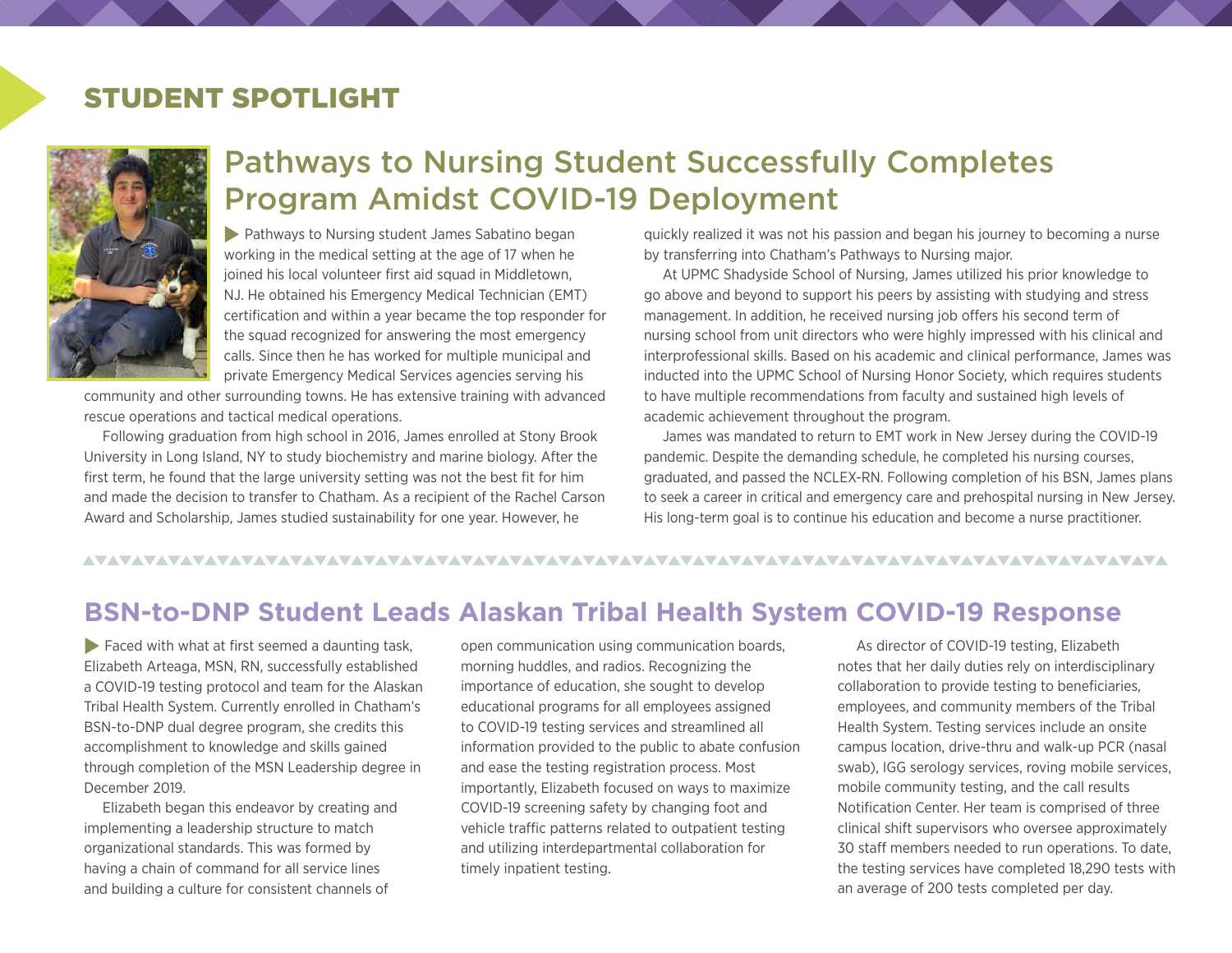# STUDENT SPOTLIGHT

# **Moving Forward: RN-BSN Student Exemplifies Chatham's Mission**

**RN-BSN student Cindy Cortazzo embodies the mission of** Chatham University to "build lives of purpose, value, and fulfilling work" and Cindy is not letting anything stop her from achieving her goals. In 2014, while working at UPMC Hillman Cancer Center, Cindy identified areas of her nursing environment that she knew could be improved but felt powerless to make the improvements because of her degree level. As a result, Cindy returned to school to earn her bachelor's degree. While in her first set of classes, Cindy developed weakness in her left arm that gradually spread to leftsided hemiparesis and was diagnosed with multiple sclerosis. After receiving a treatment regimen which helped her regain function of her left side, Cindy returned to her studies in 2015, and suffered a relapse requiring her to stop BSN completion courses as well as work. During this time, she was "mentally, physically, and emotionally sick and she needed time to care for herself and think about her future."

Cindy continues to have flares but has regained most of her abilities, despite residual weakness in the left arm and leg. She decided to return to nursing because of feeling a sense of purpose there and wanted the challenge of working in healthcare as well as the fulfillment found in helping others in need. Given her personal experience with illness, Cindy noted, "I've been given gifts that make me more relatable and give me more empathy so I can connect with patients in ways other nurses cannot."

In addition, Cindy chose to finish Chatham's RN-BSN program and will be graduating this August 2020. In reflection of her personal journal she recognizes, "It will take a lifetime to accept the disease and I've mourned parts of me that I've lost forever. Multiple sclerosis is not who I am, it's part of who I am. My journey is like everyone else's. We all have pitfalls and bumps in the road. By focusing on

## **Spring 2020 DNP Residency: Pandemic Style**

 $\blacktriangleright$  The Chatham University School of Health Sciences Doctor of Nursing Practice program prepares nurses to practice as experts in the promotion and use of evidence-based practice in health care delivery systems. Twice per year, spring and the fall, DNP students from around the country gather on Chatham's Shadyside Campus for a twoday retreat to share their evidence-based practice change projects in the form of a professional poster presentation. During this time, the faculty and staff, peers, colleagues, and the healthcare community learn more about each student's evidence-based practice change project through interactive dialogue. However, challenges arose this spring prompting the need to create the nursing program's first virtual residency.

**AXA** 

**ANA** a Þ ₹ Þ ◀

b ₹ b ∢ Þ ₹ ь ₹ Þ Š  $\tilde{\mathbf{S}}$ ∢ F

**NAVA** ∢ F ₹ Þ Þ ∢ Б a Þ ₹

**TATALANA TATALANA** 

Š а

By mid-March 2020, the United States was in a state of crisis due to the COVID-19 pandemic. As individual states were closing with quarantine guidelines, Chatham mandated that faculty and staff work virtually from home, University buildings were closed, and the spring DNP Residency was fast approaching. Being very familiar and comfortable with the online format, the DNP nursing faculty, along with our two administrative assistants and Practice Experience Coordinator quickly moved to creating a virtual DNP residency. However, the challenge was that our nursing students

were front line workers, mothers and fathers with children needing to be home schooled, and many other demands and restrictions due to the quarantine.

Conducting brainstorming sessions via zoom, the faculty and staff came up with an alternative plan to meet our students' academic needs. A virtual DNP residency was created that offered the essential residency components, timed poster sessions with faculty and peer feedback and one-hour small group sessions. Students were provided choices over the two-day period that included morning, afternoon, and evening hours to address the increased demands on their time. Each DNP faculty facilitated a small, five-student poster session followed by a small group discussion focused on the DNP capstone project and process. Students uploaded their posters in Moodle prior to their presentation. Each small group had their own link to a zoom meeting with faculty. Administrative staff provided opening instructions and opened each poster for the student to present that allowed the student to focus on presenting their project plans and receive feedback from faculty and peers.

Thirty-four DNP students completed their residency virtually. Nursing faculty, staff, and students all came together to experience a virtual residency in the midst of a national medical crisis. Thanks to all for making this event possible!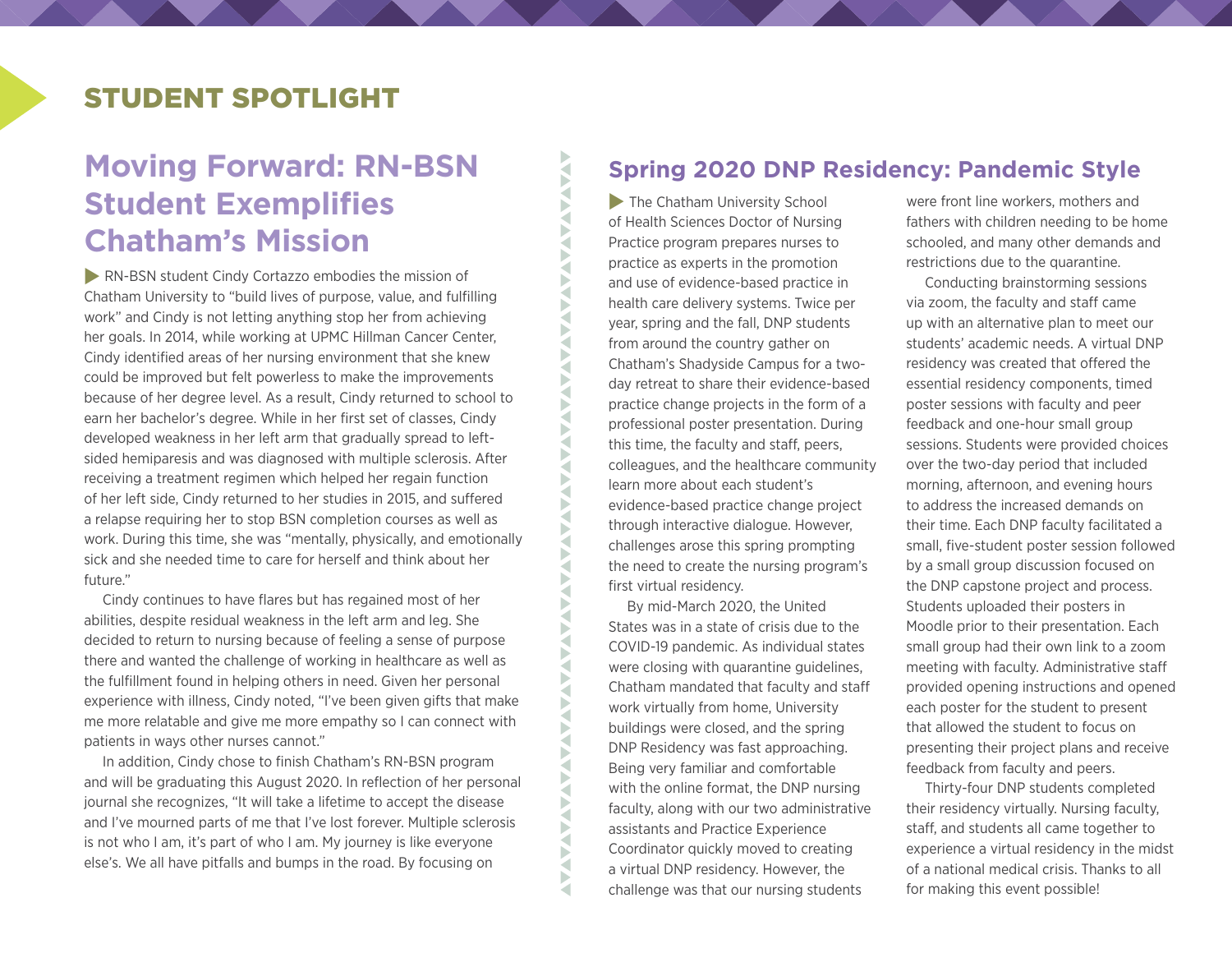# ALUMNI SPOTLIGHT

# Andrew Osborne, DNP '19 Appointed Board Member for Maine Association of Nurse Anesthesia

Andrew Osborne, DNP, CRNA, APRN, is a veteran from active duty in the Army (1986-1990), National Guard (1990-1997), and Army Nurse Corps (2001-2004). He earned his associate degree in nursing in 1997 from Del Mar College and BSN at Texas A&M (Corpus Christi) in 2001. He continued his education with an MSN from the University of Phoenix in 2007 and Certificate in Nurse Anesthesia in 2010. In 2018, Dr. Osborne furthered his education by obtaining a DNP from Chatham University. During the program, he lived in South Texas and worked as a CRNA.

One of the problems for surgical patients in his facility was undiagnosed Obstructive Sleep Apnea (OSA) with serious complications. Therefore, the focus of his EBP change project was an OSA screening tool for patients in the perioperative unit. During his project, 560 surgical patients were screened. Over 27% of these patients were identified with undiagnosed OSA and 33% scored in the high-risk category for complications. The results were disseminated, and the OSA screening tool was adopted in several other South Texas healthcare facilities to improve patient outcomes.

Many new opportunities developed for Andrew Osborne after graduation. In May of 2019, he moved from Texas to Maine to serve as a Chief CRNA and more recently accepted a position with the largest CRNA-owned company, Nurse Anesthesia of Maine. His work covers multiple hospitals within an hour of his home in Hampden, outside of Bangor. Additionally, Dr. Osborne was invited to join the Maine Association of Nurse Anesthesia (MEANA) and serves as a Board member. Subsequently, he became a member of the Governance Committee, which is working toward establishing unrestricted, independent practice for CRNAs. Their goal is to increase care for communities in Maine by providing "proven evidencebased care." Further, the Governance Committee corresponds with multiple state and national legislators, including conference calls with Maine Senators King and Susan Collins related to issues, such as Covid-19. As a result of his work, Dr. Osborne is looking forward to the President-Elect position in 2021, and President of MEANA in 2022. His military obligations may enhance or hinder these roles since he was recently chosen by the Army Selection board to be re-commissioned in the U.S. Army Reserves as a Major this summer (pending final Congressional approval).

# **DNP Alumnus Q&A on the Professional Nursing Education Teaching Certificate**



 $\blacktriangleright$ 

**AVA** Š

Ń ₹ Б ◀ ▶  $\tilde{\mathbf{S}}$ ₹ Š ▶  $\mathbf{S}$ Ń ◀ Б ◀ ◀ F ◀ Б

▶ ◀ ◀ ◀ ◀ ₹ Б ◀ Б  $\tilde{\mathbf{S}}$ 1 €

Major Sean Calder, US Army, DNP '19, CRNA completed the Professional Nursing Education Teaching Certificate at Chatham in spring of 2020. The certificate is an online, 12-credit offering intended to prepare nursing professionals for an academic role. Prior to this, Sean completed his DNP at Chatham in 2019. We caught up with Sean recently to get his

viewpoints on the certificate.

Sean has been serving on active duty for 16 years, most of this time as a CRNA. He has been deployed twice and completed two medical humanitarian missions. He considers the West Coast to be home. Sean shared that he took "the long route to becoming a nurse educator"; it began in 1986, first as an EMT, then advancing to LPN, ADN/RN, BSN, MS, DNP, and lastly the Professional Nursing Education Teaching Certificate. He is currently stationed at the Army Trauma Training Detachment/ Ryder Trauma Center in Miami, where he serves as a CRNA instructor. Sean shared he has "a wonderful wife, who has been instrumental in my success," and two young boys. We asked Sean the following questions:

**Q:** *Why were you interested in the Professional Nursing Education Teaching Certificate?* 

**A:** I was seeking formal education in teaching because eventually I desire to transition to a part-time academic role. I have been in a clinical instructor role with no formal education training for the last 25+ years. I have mentored and taught many students and really enjoy doing so; the CNE certification would complement my clinical experience in an academic role.

**Q:** *Combined with your Chatham DNP degree, how do you think the Professional Nursing Education Teaching Certificate has further prepared you to meet your professional goals?*

A: As with most endeavors, we don't know what we don't know. Once I started taking courses to earn my Professional Nursing Education Teaching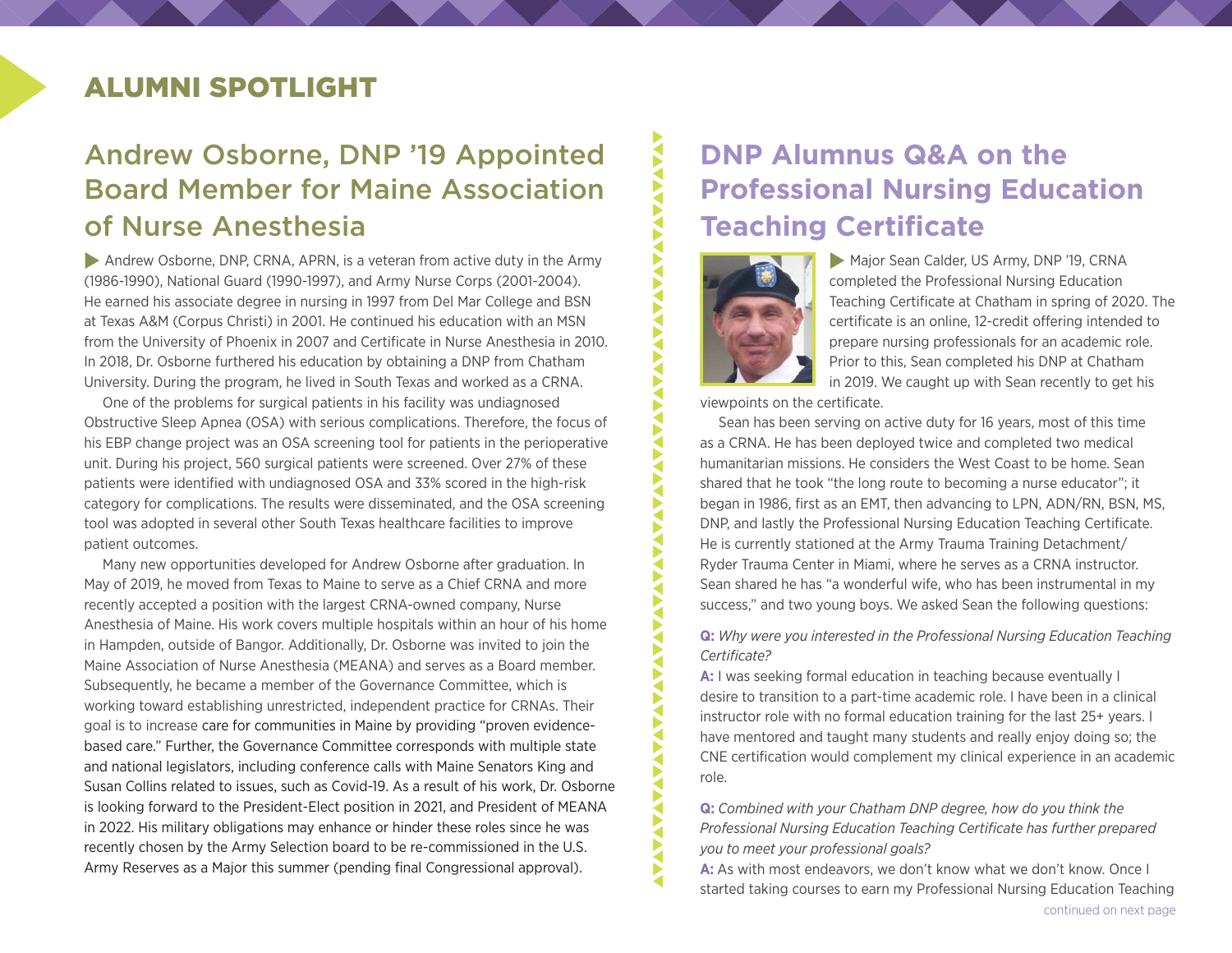## NURSING PROGRAM GRADUATES

 $\blacktriangleright$  We are pleased to extend our congratulations to the following Chatham University nursing programs students that received a degree conferral in this past academic year.

#### **AUGUST 2019**

#### **BSN**

Culichia, Cathy Ebaugh, Courtney Ebbitt, Kacey C Fang, Yea Ping Ketterer, Morganne Kimmel, Lindsay R

#### **MSN**

Barone, Annamarie Laycak, Kay A Ficklin, Kiya M Stohr, Anne M

#### **DNP**

Arkhurst, Betty E Ault, Cynthia L Chapa, Jenna Daniel, Annie Dennis, Aleshia D Dhir, Imee L Eckert, Joanne L Erb, Natalie M Fisher, Kevin Flynn, Amanda Garcia, Rene D Ghartey, Nicholas Ibeawuchi, Martin E Johnson, Healther-Ann Kee, Annette L Landinez, Rosa LaSala-Wood, Susan E Lipscomb, Charmeka

McAndrew, Christopher Mouzon, Nakeshia Ngiowa, Dagmar Ognuonu, Loretta N Okundaye, Amadevboro Pirani, Sarah Price-Fierro, Jennifer C Roberts, Teresa D Schepis, Debra L Schwaiger, Deborah A

#### **DECEMBER 2019**

Wolfson, JoAnn

#### **BSN**

Chavlovich, Andrea Damare, Khystine Demchenko, Alexis Deng, Ning Ebaugh, Courtney Harris, Lindsay J Jackman, Halie N Jones, Abby K LeDonne, Crystral Hein, Robin Patterson, Paula J Reed, Sacoyia D Torchia, Christina L Walker, Jeanne-Marie

### **MSN**

Arteaga, Elizabeth J Delmore, Jeremy J Elberty, Katie

Rebello, Liza J Reisinger, Savannah J Schutz, Brandi L Williams-Herriott, Kennyatta R

#### **DNP**

Adri, Avishay Allen, Esiah Brown, Krista R Fierro, Albert A Ghorashi, Mehrnaz Jusma, Marie C Larsen, Karen L Martin, Carrie E McCallan, Rita T Najjar, Heather C Ndele, Harriet E Omojowo-Ilori, Olufunmilayo Palacios, Nathaly Sajan, Sheela Shilling, Katie D Solis, Sarah Swain, Lois J

### **MAY 2020**

**BSN**

Ball, Keshon Bauman, Christina H Briles-Lockette, Cristina Fulton, Makayla N Goldman, Leanna E

Jackman, Halie N Jones, Rachel A Keschl, Shannon A Kline, Leona L Konieczka, Caitlin M Lewis, Elizabeth V Lutz, Kahla Masoud, Brianna M Olearchick, Sarah J Olness, Krist Steiner, Shannon M Stiles, Lauren A

ATAMAN ATAN TAN ATAN ATAN ATAN ATAN

**AVANTA** 

Ř Š

**ANAVANAV** 

₹

**TATALA** 

#### **DNP**

Bingman, Christine A Blandon, Akia S Bobon, Marguerite H Dixon, Georgia P Estes-Washington, Tinamarie L

Flood, Tara L Jackson, Rosemary A Kamel, Geovanna Liller, Jeanetter R Olukotun, Michael Ringdahl, Deborah J Snively, Christie G Snow, Amy C Togun, Modupe Williams-Baily, Robin S

## **Q&A continued**

Certificate, I realized how little I knew about teaching and learning. With my background as a DNP/CRNA/ APRN, translating evidence into practice pertains not just clinically, but academically as well. Pursuing this certificate has furthered my spirit of inquiry in both the clinical and academic environments. My natural curious mind has now been exposed to a whole new world I thought I understood, but truly did not.

**Q:** *What would you say to fellow DNP alumni who were considering the Professional Nursing Education Teaching Certificate program?*

**A:** The investment in earning the Professional Nursing Education Teaching Certificate is well worth it. The courses provide a teaching/learning foundation to complement one's competent clinical practice. These courses are just a start. I understand that the search and application of evidence-based teaching methods is a life-long process.

**Q:** *What was your area of greatest learning in the Professional Nursing Education Teaching Certificate program?*

**A:** My greatest areas of learning were curriculum design and test writing using Bloom's Taxonomy.

#### **Q:** *Anything else you like to share?*

**A:** In addition to teaching trauma anesthesia at the Army Trauma Training Course (ATTC) at Ryder Trauma Center, I just accepted a Clinical Assistant Professor position in the Nursing Anesthesiology Department at the Nicole Wertheim College of Nursing and Health Sciences. Currently, as an active duty service member, I cannot accept a compensated faculty position at an educational institution outside of my immediate assignment. I also have been recently invited to serve on the editorial board of the *Journal of Special Operations Medicine.*